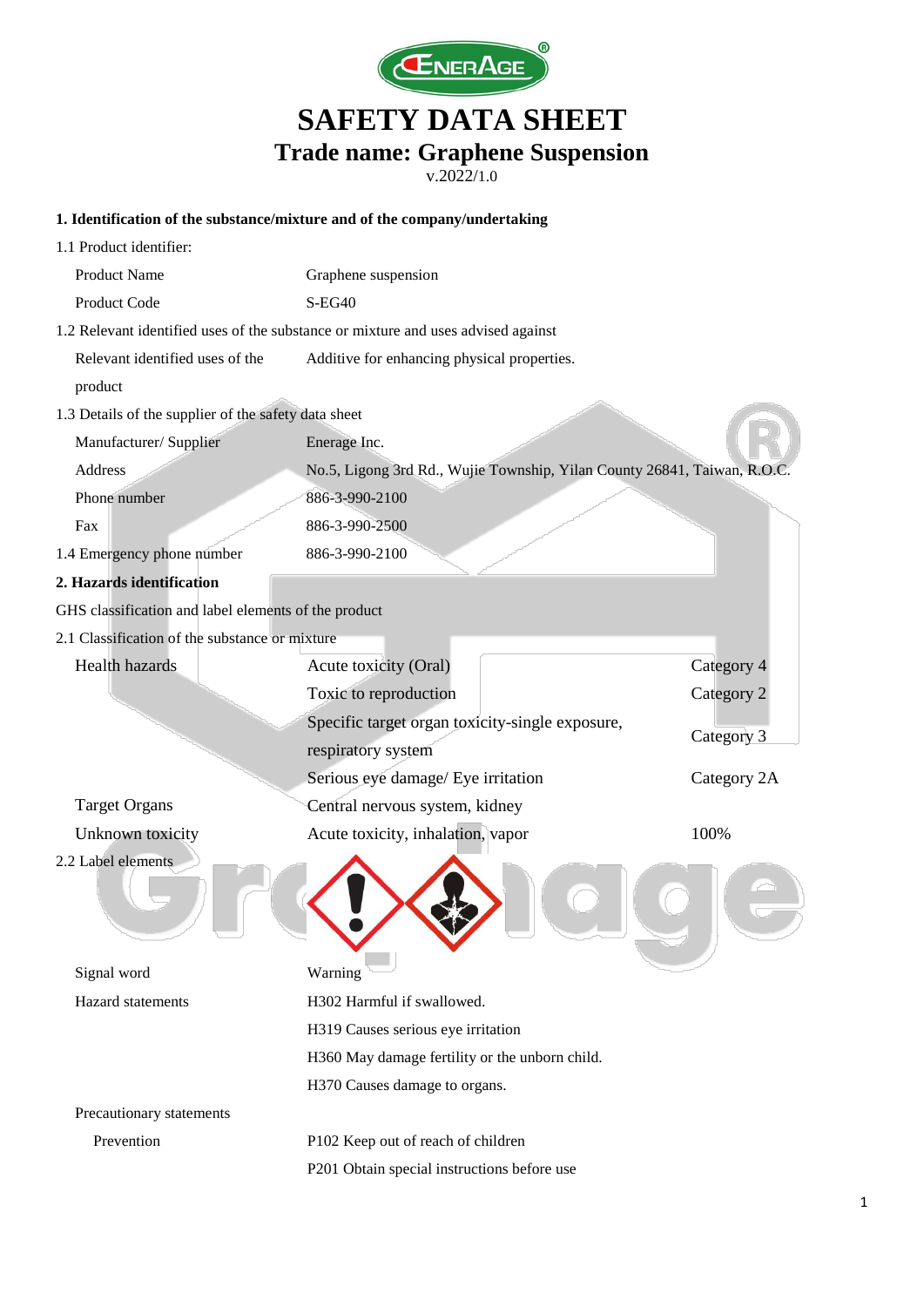

|                           | P202 Do not handle until all safety precautions have been read and understood             |
|---------------------------|-------------------------------------------------------------------------------------------|
|                           | P210 Keep away from heat/sparks/open flames/hot surfaces. - No smoking                    |
|                           | P211 Do not spray on an open flame or other ignition source.                              |
|                           | P233 Keep container tightly closed.                                                       |
|                           | P243 Take precautionary measures against static discharge.                                |
|                           | P261 Avoid breathing dust/fume/gas/mist/vapours/spray.                                    |
|                           | P270 Do no eat, drink or smoke when using this product                                    |
|                           | P271 Use only outdoors or in a well-ventilated area.                                      |
|                           | P272 Contaminated work clothing should not be allowed out of the workplace.               |
|                           | P280 Wear protective gloves/protective clothing/eye protection/face protection            |
|                           | P281 Use personal protective equipment as required.                                       |
|                           | P284 Wear respiratory protection                                                          |
|                           | P285 In case of inadequate ventilation wear respiratory protection                        |
| Response                  |                                                                                           |
| P301 IF SWALLOWED         | P330 Rinse mouth.                                                                         |
|                           | P331 Do NOT induce vomiting.                                                              |
|                           | P313 Get medical advice/attention                                                         |
| P303 IF ON SKIN (or hair) | P351 Rinse cautiously with water for several minutes.                                     |
|                           | P352 Wash with plenty of soap and water.                                                  |
|                           | P353 Rinse skin with water/shower.                                                        |
| P304 IF INHALED           | P314 Call a POISON CENTER/doctor if you feel unwell.                                      |
|                           | P340 Remove victim to fresh air and keep at rest in a position comfortable for breathing. |
| P305 IF IN EYES           | P338 Remove contact lenses, if present and easy to do. Continue rinsing.                  |
|                           | P351 Rinse cautiously with water for several minutes.                                     |
| P337 If eye irritation    | P313 Get medical advice/attention.                                                        |
| persists                  |                                                                                           |
| P370 In case of fire      | P374 Fight fire with normal precautions from a reasonable distance.                       |
|                           | P376 Stop leak if safe to do so.                                                          |
|                           | P378 Use water, carbon dioxide, dry chemical powder or alcohol resistant foam to          |
|                           | extinguish.                                                                               |
| Storage                   | P402 Store in a dry place.                                                                |
|                           | P403 Store in a well-ventilated place.                                                    |
|                           | P404 Store in a closed container.                                                         |
|                           | P405 Store locked up.                                                                     |
| Disposal                  | P501 Dispose of contents/ container to an approved waste disposal plant.                  |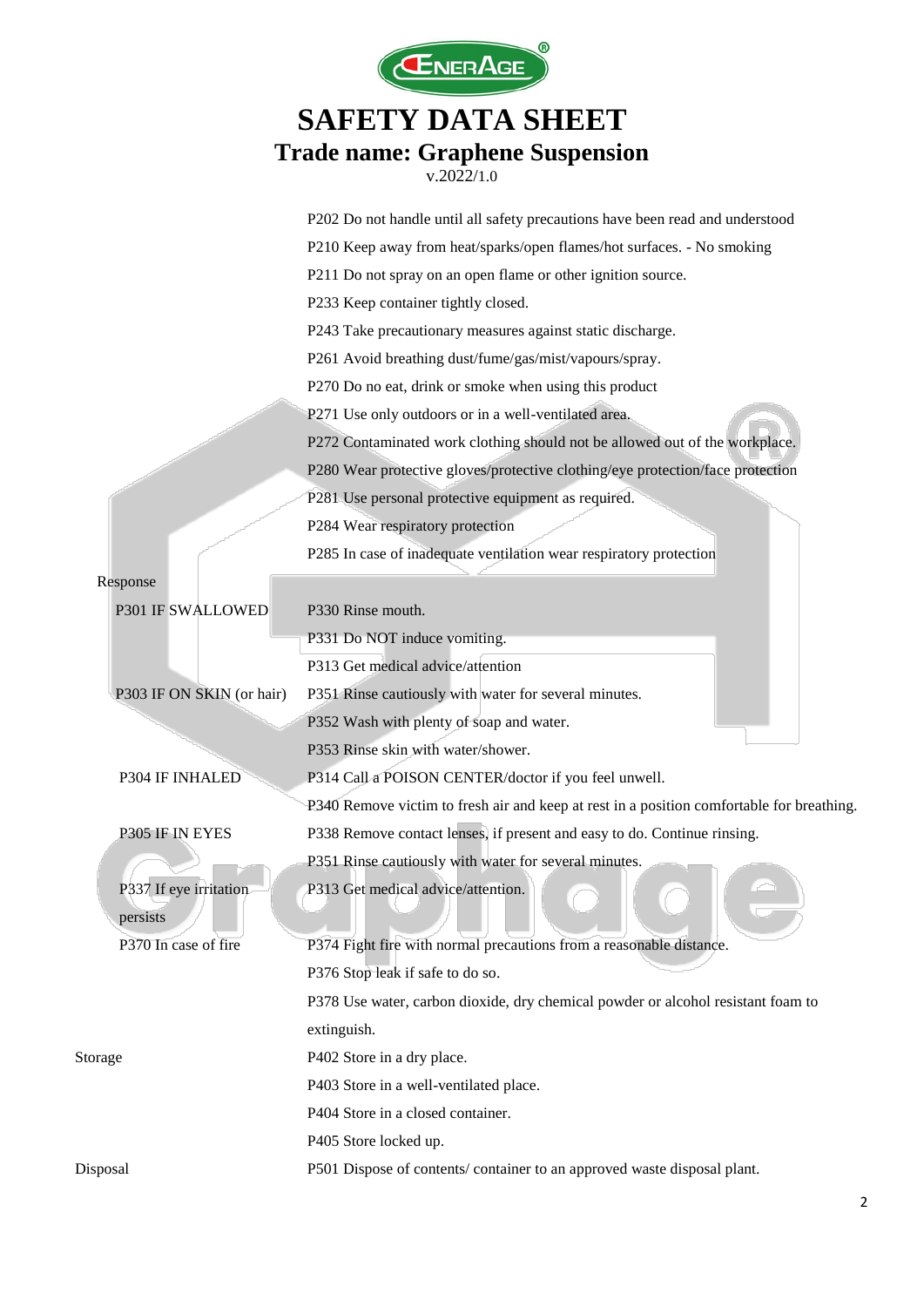

| 3. Composition/information on ingredients                                   |                                                                                       |                  |
|-----------------------------------------------------------------------------|---------------------------------------------------------------------------------------|------------------|
| Chemical name                                                               | CAS No.                                                                               | Content $(wt\%)$ |
| 1,2-ethanediol (ethylene glycol)                                            | $107 - 21 - 1$                                                                        | $85 - 95$        |
| Graphene                                                                    | 1034343-98-0                                                                          | $5 - 15$         |
| 4. First-aid measures                                                       |                                                                                       |                  |
| 4.1 Descriptions of first-aid measures                                      |                                                                                       |                  |
| General measures                                                            | In the case of prolonged irritation or other adverse effects, contact a doctor.       |                  |
|                                                                             | Show this safety data sheet to the doctor in attendance.                              |                  |
| IF ON SKIN (or hair)                                                        | Wash with soap and water.                                                             |                  |
|                                                                             | If skin irritation occurs, get medical advice/attention.                              |                  |
|                                                                             | Contaminated clothing should be removed and washed thoroughly before re-use.          |                  |
| <b>IF INHALED</b>                                                           | Remove from exposure to fresh air and call a poison center/doctor to get medical      |                  |
|                                                                             | advice/ attention.                                                                    |                  |
|                                                                             | If breathing is difficult, administer oxygen.                                         |                  |
|                                                                             | If breathing has stopped, begin artificial respiration immediately, and seek medical  |                  |
|                                                                             | attention.                                                                            |                  |
| <b>IF IN EYES</b>                                                           | Flush eyes with water for at least 15 minutes.                                        |                  |
|                                                                             | If easy to do, remove contact lens.                                                   |                  |
|                                                                             | Get medical attention                                                                 |                  |
| <b>IF SWALLOWED</b>                                                         | Rinse mouth with water and consult a physician.                                       |                  |
|                                                                             | Call a POISON CENTER/doctor if you feel unwell.                                       |                  |
|                                                                             | Never give anything to an unconscious person.                                         |                  |
| 4.2 Most important symptoms/ effects, acute and delayed                     |                                                                                       |                  |
| Symptoms                                                                    | May cause irritation to skin, eyes and respiratory tract.                             |                  |
| Hazards                                                                     | No information about adverse effects due to exposure                                  |                  |
| 4.3 Indication of immediate medical attention and special treatment needed. |                                                                                       |                  |
| Treatment                                                                   | Symptoms may be delayed. Treat symptomatically.                                       |                  |
| 5. Fire-fighting measures                                                   |                                                                                       |                  |
| 5.1 Extinguishing media                                                     |                                                                                       |                  |
| Suitable extinguishing media                                                | Water, carbon dioxide, dry chemical powder or alcohol resistant foam.                 |                  |
| Unsuitable extinguishing media                                              | No data available                                                                     |                  |
| 5.2 Specific hazards arising from the                                       | In the event of combustion or thermal decomposition, this material may release carbon |                  |
| substance or mixture                                                        | monoxide $(CO)$ or carbon dioxide $(CO2)$ .                                           |                  |
| 5.3 Advice for firefighters                                                 |                                                                                       |                  |
| Special protective equipment and                                            | Firefighters must use standard protective equipment including flame retardant coat,   |                  |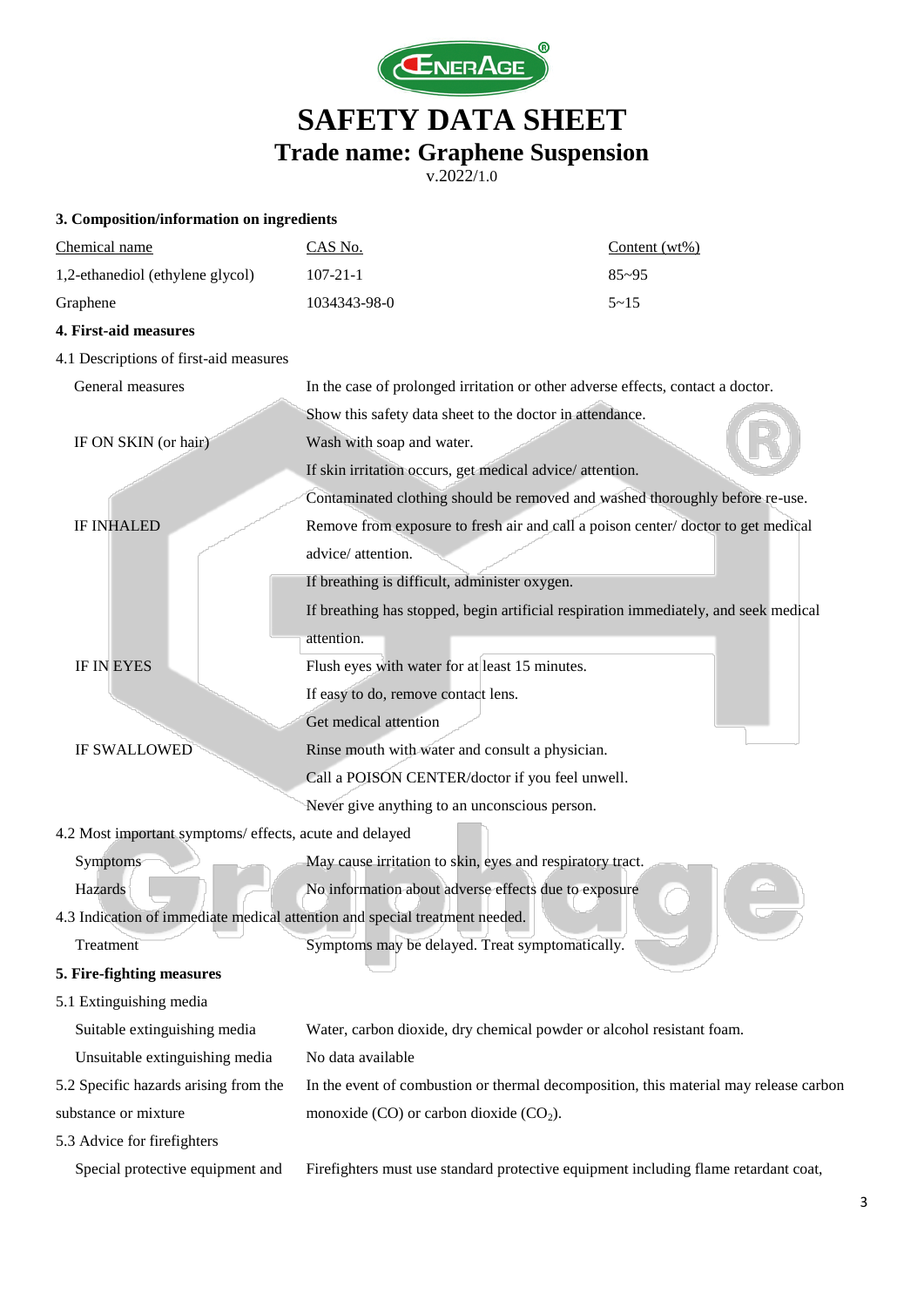

| precautions for fire-fighters                                    | helmet with face shield, gloves, rubber boots, and in enclosed spaces, SCBA.              |  |
|------------------------------------------------------------------|-------------------------------------------------------------------------------------------|--|
| Specific fire-fighting measures                                  | Cool containers exposed to flames with water until well after the fire is out.            |  |
|                                                                  | In case of fire and/or explosion do not breathe fumes.                                    |  |
|                                                                  | Keep away from any heat source or electronic circuits.                                    |  |
| 6. Accidental release measures                                   |                                                                                           |  |
| 6.1 Personnel precautions, protective                            | Evacuate personnel to safe areas.                                                         |  |
| equipment and emergency                                          | Remove all sources of ignition if safe to do.                                             |  |
| procedures                                                       | Should wear suitable protective equipment to prevent inhalation or skin contact.          |  |
|                                                                  | Should beware of the risk of slippage due to the material's low coefficient of friction.  |  |
|                                                                  | Keep upwind.                                                                              |  |
| 6.2 Environmental precautions                                    | Prevent further leakage or spillage if safe to do so.                                     |  |
|                                                                  | Do not contaminate water sources or sewer.                                                |  |
|                                                                  | Avoid discharge into drains, water courses or onto the ground                             |  |
| 6.3 Methods and materials for                                    | Collect spillage with non-combustible absorbent material, (e.g. sand, earth, diatomaceous |  |
| containment and cleaning up                                      | earth, vermiculite) and place in container for disposal according to local / national     |  |
|                                                                  | regulations.                                                                              |  |
|                                                                  | Do not discharge into storm or sanitary sewers or groundwater.                            |  |
| 7. Handling and storage                                          |                                                                                           |  |
| 7.1 Precautions for safe handling                                |                                                                                           |  |
| Preventive measures                                              | (Exposure Control for handling personnel)                                                 |  |
|                                                                  | Do not breathe dust/fume/gas/mist/vapors/spray.                                           |  |
|                                                                  | Avoid breathing dust/fume/gas/mist/vapors/spray.                                          |  |
|                                                                  | (Protective measures against fire and explosion)                                          |  |
|                                                                  | Keep away from heat/sparks/open flames/hot surfaces. - No smoking.                        |  |
| <b>Safety Measures/Incompatibility</b>                           | Obtain special instructions before use.                                                   |  |
|                                                                  | Do not handle until all safety precautions have been read and understood.                 |  |
|                                                                  | Use only outdoors or in a well-ventilated area.                                           |  |
|                                                                  | Wear protective gloves and face protection.                                               |  |
|                                                                  | Use personal protective equipment as required.                                            |  |
|                                                                  | Remove contaminated clothing and wash the skin thoroughly with soap and water after       |  |
|                                                                  | work.                                                                                     |  |
| 7.2 Conditions for safe storage, including any incompatibilities |                                                                                           |  |
| Recommendation for storage                                       | Store in a well-ventilated place and keep cool.                                           |  |
|                                                                  | Keep container tightly closed                                                             |  |
|                                                                  | Store locked up.                                                                          |  |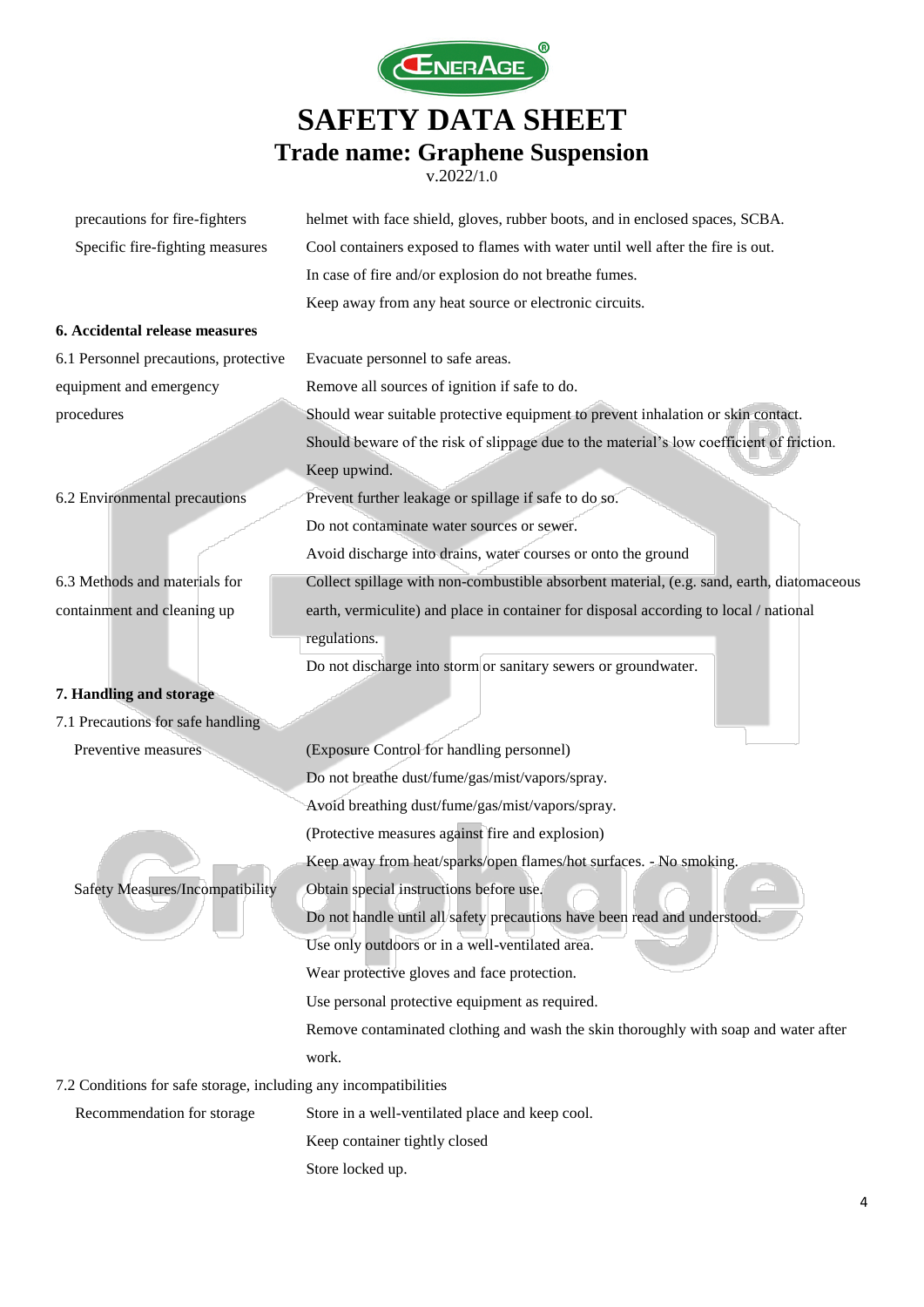

v.2022/1.0

Graphene is electrically conductive. Avoid accumulations of graphene in places where these accumulations could cause shorting of electrical switches, circuits or components since any dust can form a potentially explosive mixture in air.

#### **8. Exposure controls/personal protection**

8.2 Exposure controls

8.1 Engineering controls Provide adequate workplace ventilation. If vapor/dusts are generated through handling, local exhaust ventilation should be employed.

> Eye wash facilities and emergency shower must be available when handling this product. Respiratory protection may be needed for non-routine or emergency situations.

| Components          | <b>Type</b>   | Exposure limit(s)                 | Source                                                     |
|---------------------|---------------|-----------------------------------|------------------------------------------------------------|
| Ethylene glycol,    | <b>STEL</b>   | $10 \text{ mg/m}^3$               | US. ACGIH Threshold Limit Values (03 2017)                 |
| aerosol, inhalation |               |                                   |                                                            |
| Ethylene glycol -   | <b>TWA</b>    | 25 ppm                            | US. ACGIH Threshold Limit Values (03 2017)                 |
| Vapor fraction      | <b>STEL</b>   | $50$ ppm                          | US. ACGIH Threshold Limit Values (03 2017)                 |
| Ethylene glycol     | Ceiling       | 50 ppm $125 \text{ mg/m}^3$       | US. OSHA Table Z-1-A (29 CFR 1910.1000) (1989)             |
|                     | Ceiling       | 50 ppm 125 mg/m <sup>3</sup>      | US. Tennessee. OELs. Occupational Exposure Limits, Table   |
|                     |               |                                   | Z1A (06 2008)                                              |
|                     | <b>ST ESL</b> | Health 450 $\mu$ g/m <sup>3</sup> | US. Texas. Effects Screening Levels (Texas Commission on   |
|                     |               |                                   | Environmental Quality) (11 2016)                           |
|                     | AN ESL        | Health 1.8 ppb                    | US. Texas. Effects Screening Levels (Texas Commission on   |
|                     |               |                                   | Environmental Quality) (11 2016)                           |
|                     | AN ESL        | Health 4.5 $\mu$ g/m <sup>3</sup> | US. Texas. Effects Screening Levels (Texas Commission on   |
|                     |               |                                   | Environmental Quality) (11 2016)                           |
|                     | <b>ST ESL</b> | Health 180 ppb                    | US. Texas. Effects Screening Levels (Texas Commission on   |
|                     |               |                                   | Environmental Quality) (11 2016)                           |
| Ethylene glycol     | Ceiling       | 40 ppm 100 mg/m <sup>3</sup>      | US. California Code of Regulations, Title 8, Section 5155. |
|                     |               |                                   | Airborne Contaminants (08 2010)                            |

#### 8.3 Personal protective Equipment

General Good general ventilation (typically 10 air changes per hour) should be used.

Ventilation rates should be matched to conditions.

If applicable, use process enclosures, local exhaust ventilation, or other engineering

controls to maintain airborne levels below recommended exposure limits.

If exposure limits have not been established, maintain airborne levels to an acceptable level.

An eye wash and safety shower must be available in the immediate work area.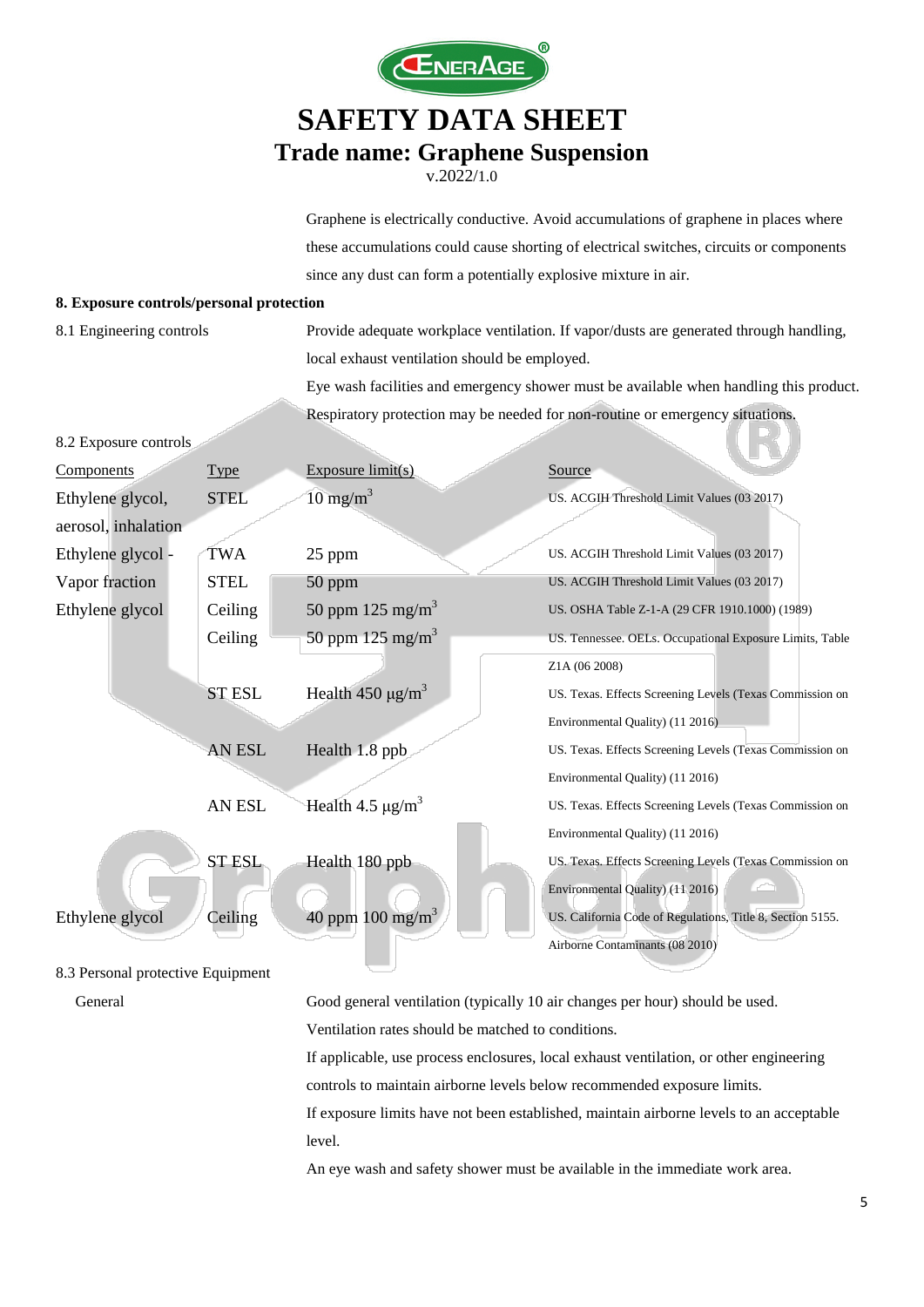

| Respiratory protection                                    | To minimize risk of over exposure to dust, vapor or fumes, it is recommended that a         |
|-----------------------------------------------------------|---------------------------------------------------------------------------------------------|
|                                                           | local exhaust system is placed above the equipment, and that the working area is            |
|                                                           | properly ventilated.                                                                        |
|                                                           | If ventilation is inadequate, use certified respirator that will protect against dust/mist. |
| Eye/face protection                                       | Wear suitable safety eyeglasses or chemical protective goggles or other face protection.    |
| Skin and body protection                                  | Choose body protection in relation to its type, to the concentration and amount of          |
|                                                           | dangerous substances, and to the specific work-place.                                       |
| Hand protection                                           | Handle with gloves. Gloves must be inspected prior to use.                                  |
|                                                           | Use proper glove removal technique (without touching glove's outer surface) to avoid        |
|                                                           | skin contact with this product.                                                             |
|                                                           | Dispose of contaminated gloves after use in accordance with applicable laws and good        |
|                                                           | laboratory practices.                                                                       |
| Hygiene                                                   | Do not eat, drink or smoke when using the product.                                          |
|                                                           | Wash hands after handling.                                                                  |
|                                                           | Observe good industrial hygiene practices.                                                  |
| 9. Physical and Chemical Properties                       |                                                                                             |
| 9.1 Information on basic physical and chemical properties |                                                                                             |
| Appearance                                                | Liquid                                                                                      |
| Color                                                     | Gray to black                                                                               |
| Odor                                                      | Odorless                                                                                    |
| Odor threshold                                            | No data available                                                                           |
| pH                                                        | No data available                                                                           |
| Melting point                                             | Ethylene glycol: $-13^{\circ}$ C; Graphene: $>3600^{\circ}$ C                               |
| Initial boiling point                                     | Ethyl acetate: 77°C                                                                         |
| Flash point                                               | Ethyl acetate: -4°C                                                                         |
| Auto-ignition temperature                                 | Ethylene glycol: 197.3°C; Graphene: dispersed dust cloud: >600°C                            |
| Flammability (solid, gas)                                 | Ethylene glycol: Class IIIB Combustible Liquid                                              |
| Flammable limit                                           | $3.2 \sim 15.3 \%$ (V)                                                                      |
| Evaporation rate                                          | No data available                                                                           |
| Vapor density                                             | 2.14                                                                                        |
| Vapor pressure                                            | 0.067 hPa @ 20 °C; 0.123 hPa @ 25 °C                                                        |
| Decomposition temperature                                 | No data available                                                                           |
| Density                                                   | 1.0~1.2 g/cm3 $@20^{\circ}C$                                                                |
| Solubility in water                                       | Ethylene glycol: 1,000 g/l; Graphene: Insoluble                                             |
| Solubility (other)                                        | Glycerol: Miscible                                                                          |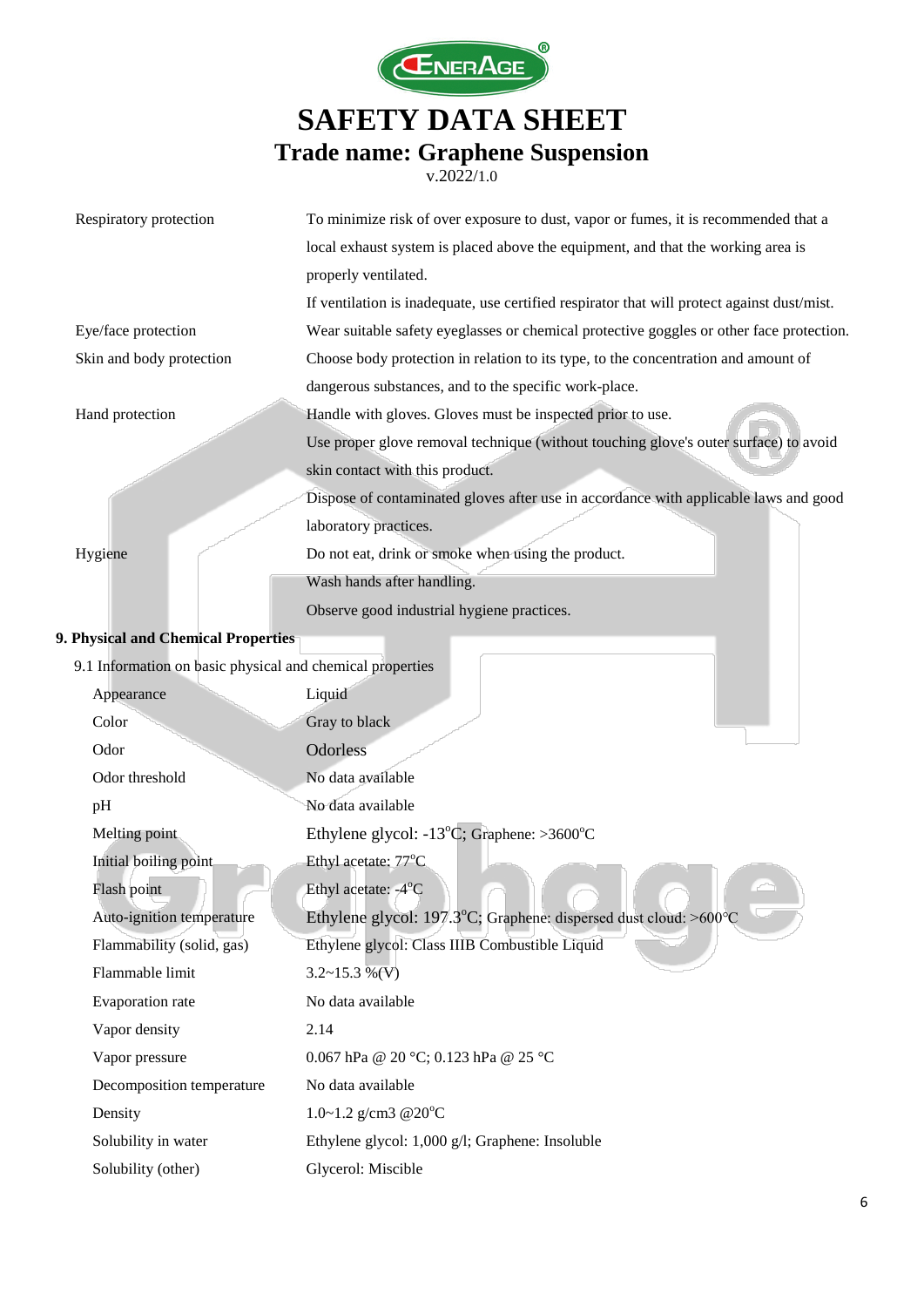

|                                                   | Ether: Slightly soluble                                                           |
|---------------------------------------------------|-----------------------------------------------------------------------------------|
|                                                   | Benzene: Practically insoluble                                                    |
|                                                   | Acetic acid: Miscible                                                             |
|                                                   | Acetone: Miscible                                                                 |
|                                                   | Petroleum ether: Practically insoluble                                            |
|                                                   | Pyridine: Miscible                                                                |
| Partition coefficient                             | $-1.36$                                                                           |
| (n-Octanol/water)                                 |                                                                                   |
| 10. Stability and Reactivity                      |                                                                                   |
| 10.1 Reactivity                                   | No dangerous reaction known under conditions of normal use.                       |
| 10.2 Chemical stability                           | No decomposition if stored and applied as directed.                               |
| 10.3 Possibility of hazardous                     | No dangerous reaction known under conditions of normal use.                       |
| reactions                                         |                                                                                   |
| 10.4 Conditions to avoid                          | No special precautions.                                                           |
| 10.5 Incompatible materials                       | Strong oxidizing agents.                                                          |
| 10.6 Hazardous decomposition                      | Mainly carbon oxides occur under high temperature/fire conditions.                |
| products                                          |                                                                                   |
| <b>11. TOXICOLOGICAL INFORMATION</b>              |                                                                                   |
| 11.1 Information on the likely routes of exposure |                                                                                   |
| Inhalation                                        | No adverse effects are expected.                                                  |
| Ingestion                                         | Harmful if swallowed. No adverse effects due to ingestion are expected.           |
| Skin contact                                      | No adverse effects are expected                                                   |
| Eye contact                                       | Causes serious eye irritation. None known or expected under normal use.           |
|                                                   | 11.2 Symptoms related to the physical, chemical and toxicological characteristics |
| Inhalation                                        | No data available.                                                                |
| Ingestion                                         | No data available.                                                                |
| Skin contact                                      | No data available.                                                                |
| Eye contact                                       | No data available.                                                                |
| 11.3 Information on toxicological effects         |                                                                                   |
| Acute toxicity                                    |                                                                                   |
| Dermal                                            | LD 50, Rabbit: 9,530 mg/kg                                                        |
| Oral                                              | LD 50, Rat: 5.89 g/kg                                                             |
| Inhalation                                        | LD 50, Rat, 6 h: $>2.5$ mg/l                                                      |
| Skin Corrosion/Irritation                         | No data available.                                                                |
| Serious Eye Damage/Eye                            | No data available                                                                 |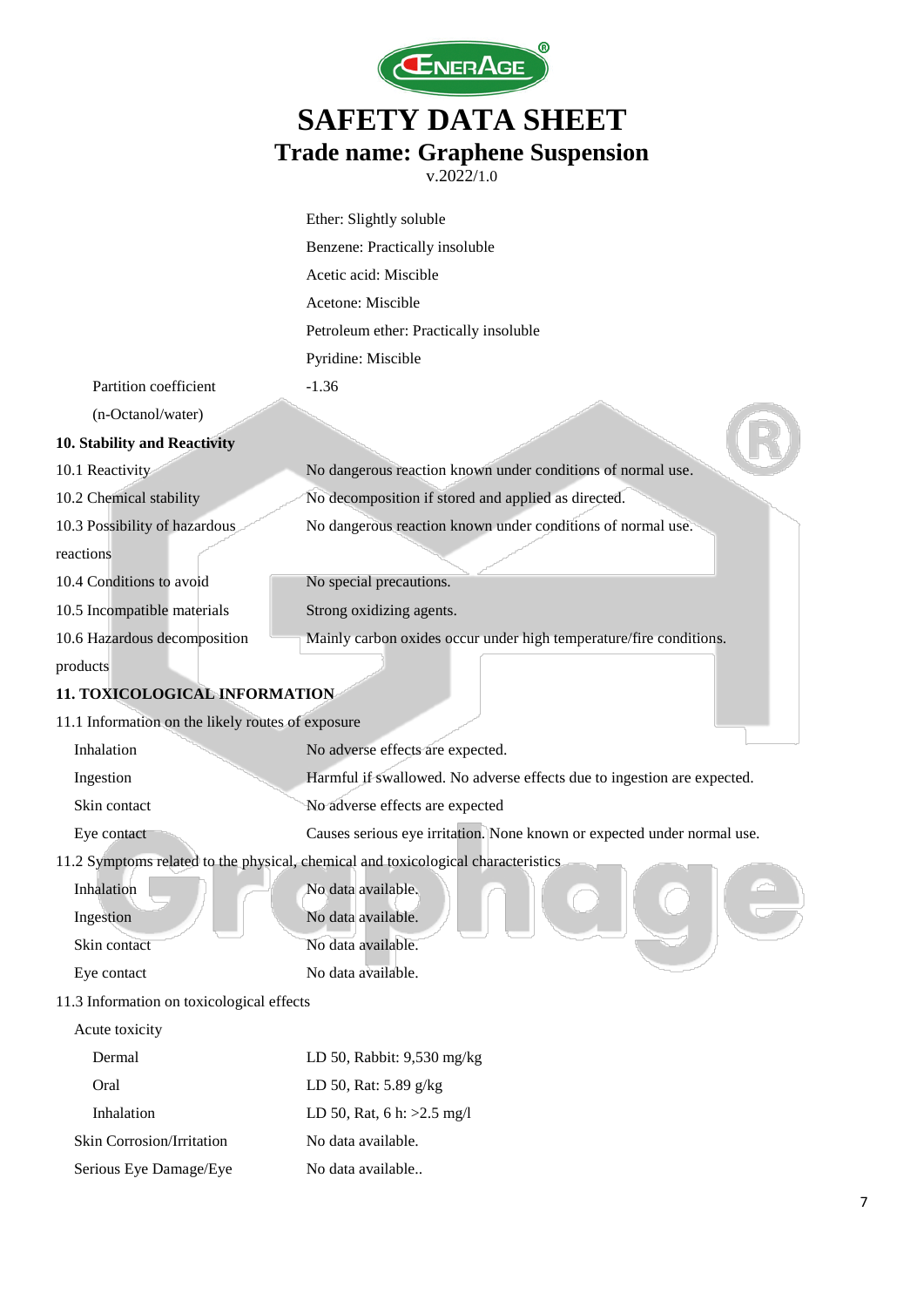

|                                   | Traut namit. Oraphthe buspension<br>v.2022/1.0                                           |
|-----------------------------------|------------------------------------------------------------------------------------------|
| Irritation                        |                                                                                          |
| Respiratory or skin sensitization | Not a skin sensitizer.                                                                   |
| Germ cell mutagenicity            |                                                                                          |
| in vitro                          | No mutagenic components identified.                                                      |
| in vivo                           | No mutagenic components identified.                                                      |
| Carcinogenicity                   | "No carcinogenic components identified" in                                               |
|                                   | IARC Monographs on the Evaluation of Carcinogenic Risks to Humans                        |
|                                   | US. National Toxicology Program (NTP) Report on Carcinogens                              |
|                                   | US. OSHA Specifically Regulated Substances (29 CFR 1910.1001-1050)                       |
| Reproductive toxicity             | Suspected of damaging fertility or the unborn child.                                     |
| Specific target organ toxicity    |                                                                                          |
| Single exposure                   | No data available.                                                                       |
| Repeated exposure                 | No data available.                                                                       |
| Specific Target Organ             | Single Exposure: Central nervous system, Kidney                                          |
| Toxicity                          |                                                                                          |
| Aspiration hazard                 | No data available.                                                                       |
| Other effects                     | When ingested early symptoms mimic alcohol inebriation and are followed by nausea,       |
|                                   | vomiting, abdominal pain, weakness, muscle tenderness, respiratory failure, convulsions, |
|                                   | cardiovascular collapse, pulmonary edema, hypocalcemic tetany, and severe metabolic      |
|                                   | acidosis. Without treatment, death may occur in 8 to 24 hours. Victims who survive the   |
|                                   | initial toxicity period usually develop renal failure along with brain and liver damage. |
|                                   | Exposure to and/or consumption of alcohol may increase toxic effects.                    |
|                                   | To the best of our knowledge, the chemical, physical, and toxicological properties have  |
|                                   | not been thoroughly investigated.                                                        |
|                                   | Central nervous system - Irregularities - Based on Human Evidence                        |
| 12. Ecological Information        |                                                                                          |
| 12.1 Ecotoxicity                  |                                                                                          |
| Fish                              |                                                                                          |
| Specific substance(s)             |                                                                                          |
| Ethylene glycol                   | LC 50, Rainbow trout, donaldson trout (Oncorhynchus mykiss), 96 h: 36,000 - 47,000       |
|                                   | mg/1                                                                                     |
|                                   | LC 50, Bluegill (Lepomis macrochirus), 96 h: 27,540 mg/l                                 |
|                                   | LC 50, Fathead minnow (Pimephales promelas), 96 h: 40,000 - 63,000 mg/l                  |
| Aquatic invertebrates             |                                                                                          |

Specific substance(s)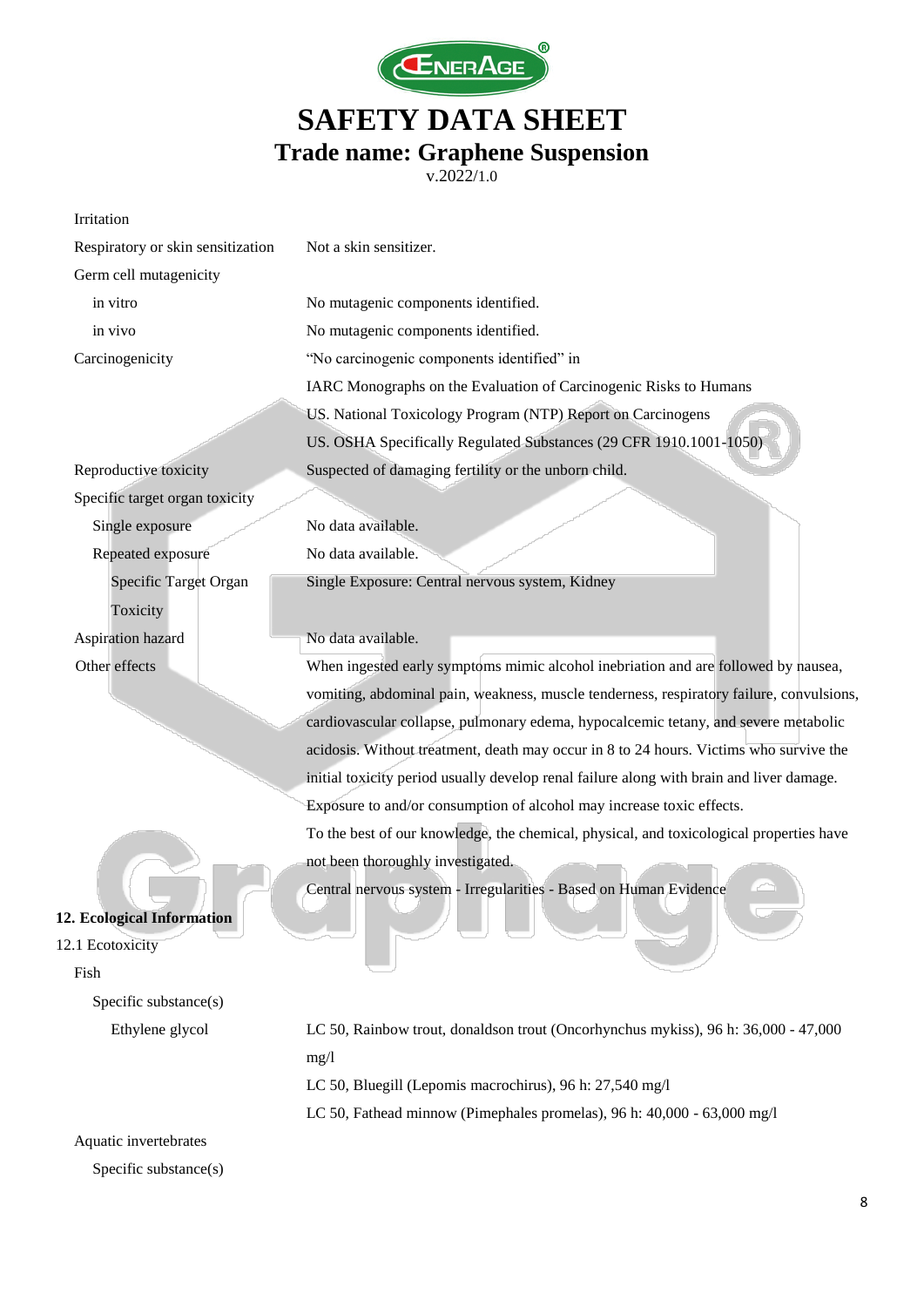

v.2022/1.0

| Ethylene glycol                    | LC 50, Water flea (Daphnia magna), 48 h: 37,800 - 57,000 mg/l                          |
|------------------------------------|----------------------------------------------------------------------------------------|
|                                    | LC 50, Water flea (Ceriodaphnia dubia), 48 h: 4,600 - 33,800 mg/l                      |
| Algae                              |                                                                                        |
| Specific substance(s)              |                                                                                        |
| Ethylene glycol                    | No data available.                                                                     |
| 12.2 Persistence and degradability |                                                                                        |
| Biodegradation                     | No data available.                                                                     |
| BOD/ThBOD                          | 0.78 %                                                                                 |
| 12.3 Bioaccumulative potential     |                                                                                        |
| Bioaccumulation                    | Ethylene glycol: Other fish 61 d- 50mg/l.                                              |
| Bioconcentration factor (BCF)      | 0.60                                                                                   |
| Partition coefficient              | Log Kow: -1.36                                                                         |
| n-octanol/water                    |                                                                                        |
| 12.4 Mobility in soil              | The product is water soluble and may spread in water systems.                          |
| 12.5 Results of PBT and vPvB       | This substance/mixture contains no components considered to be either persistent,      |
| assessment                         | bioaccumulative and toxic (PBT), or very persistent and very bioaccumulative (vPvB) at |
|                                    | levels of 0.1% or higher.                                                              |
| 12.6 Other adverse effects         | The product components are not classified as environmentally hazardous. However, this  |
|                                    | does not exclude the possibility that large or frequent spills can have a harmful or   |
|                                    | damaging effect on the environment.                                                    |
| 13. Disposal considerations        |                                                                                        |
| 13.1 Waste Code                    | Offer surplus and non-recyclable solutions to a licensed disposal company. Waste       |
|                                    | material must be disposed of in accordance with the Directive on waste 2008/98/EC as   |
|                                    | well as other national and local regulations.                                          |
| 13.2 Disposal methods              | Dispose of only in accordance with local, state, and federal regulations. Do not       |
|                                    | contaminate any lakes, streams, ponds, groundwater or soil.                            |
|                                    | No mixing with other waste.                                                            |
|                                    | Leave chemicals in original containers.                                                |
| 13.3 Empty containers              | Empty containers retain product residue (liquid and/or vapor) and can be dangerous. DO |
|                                    | NOT PRESSURIZE, CUT, WELD, BRAZE, SOLDER, DRILL, GRIND, OR EXPOSE                      |
|                                    | SUCH CONTAINERS TO HEAT, FLAME, SPARKS, STATIC ELECTRICITY, OR                         |
|                                    | OTHER SOURCES OF IGNITION; THEY MAY EXPLODE AND CAUSE INJURY                           |
|                                    | OR DEATH. Empty drums should be completely drained, triple-rinsed, properly bunged     |
|                                    | and promptly returned to a drum reconditioner, or properly disposed.                   |

**14. Transport Information**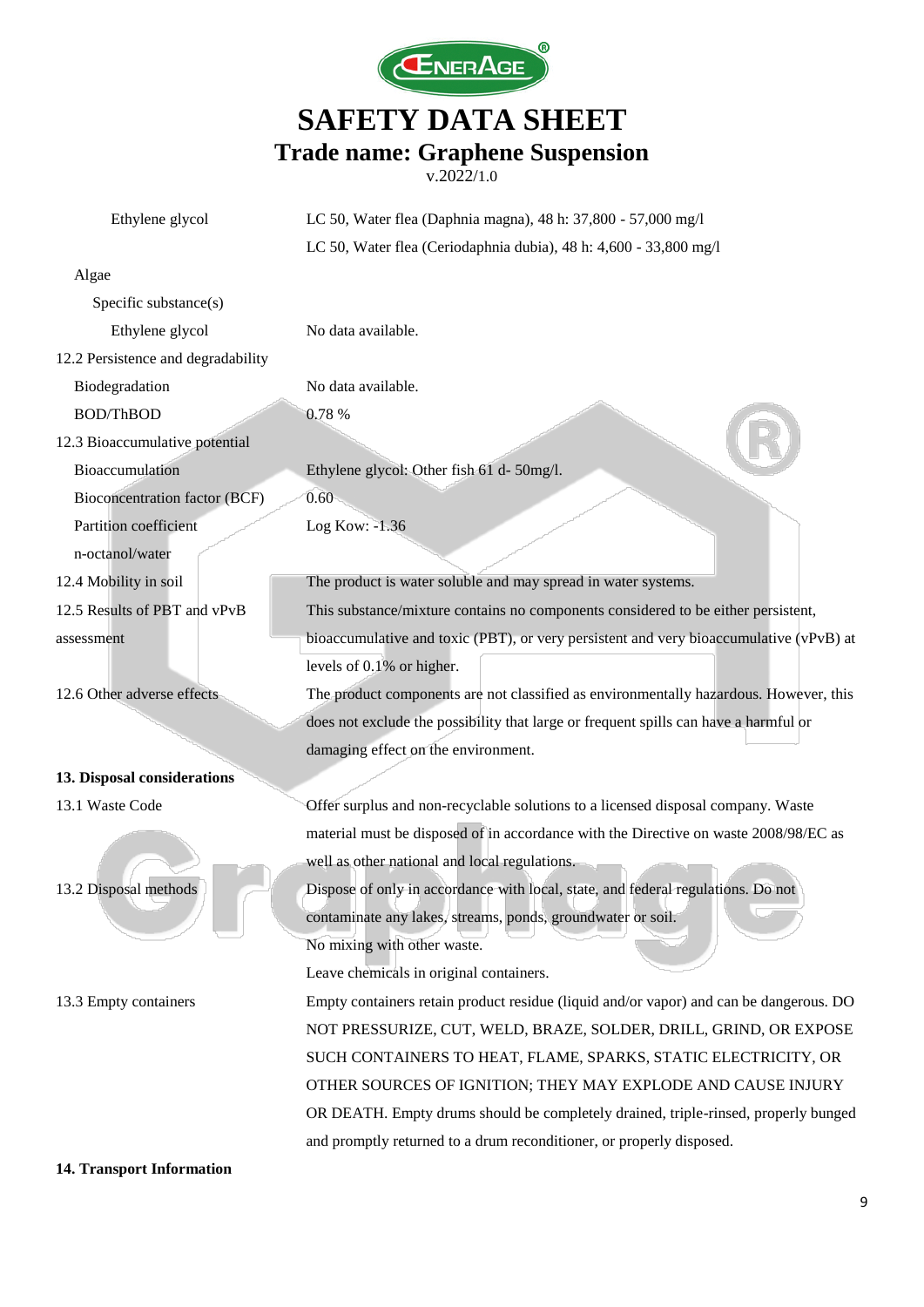

v.2022/1.0

| DOT (U.S. Department of Transportation)                          |                                                                          |
|------------------------------------------------------------------|--------------------------------------------------------------------------|
| UN number                                                        | Not regulated.                                                           |
| UN proper shipping name                                          | Not regulated.                                                           |
| Transport hazard class(es)                                       |                                                                          |
| Class                                                            | Not regulated.                                                           |
| Label(s)                                                         | Not regulated.                                                           |
| Packing group                                                    | Not regulated.                                                           |
| Material pollutant                                               | Not regulated.                                                           |
| Special precaution for user                                      | No data available.                                                       |
| IATA (International Air Transport Association)                   |                                                                          |
| UN number                                                        | Not regulated.                                                           |
| UN proper shipping name                                          | Not regulated.                                                           |
| Transport hazard class(es)                                       |                                                                          |
| Class                                                            | Not regulated.<br>3                                                      |
| Label(s)                                                         | Not regulated.<br>3                                                      |
| Packing group                                                    | Not regulated.                                                           |
| Material pollutant                                               | Not regulated.                                                           |
| Special precaution for user                                      | No data available.                                                       |
| IMDG (International Maritime Dangerous Goods)                    |                                                                          |
| UN number                                                        | Not regulated.                                                           |
| UN proper shipping name                                          | Not regulated.                                                           |
| Transport hazard class(es)                                       |                                                                          |
| Class                                                            | Not regulated.                                                           |
| Label(s)                                                         | Not regulated.                                                           |
| EmS No.                                                          | Not regulated.                                                           |
| Packing group                                                    | Not regulated.                                                           |
| Material pollutant                                               | Not regulated.                                                           |
| Special precaution for user                                      | No data available.                                                       |
| 14.1 Environmental hazards                                       |                                                                          |
| MARPOL Annex III - Prevention of pollution by harmful substances |                                                                          |
| Marine pollutants (yes/no)                                       | no                                                                       |
| 14.2 Special precautions for user                                | No data available.                                                       |
|                                                                  | 14.3 Transport in bulk according to Annex II of MARPOL73/78 and IBC Code |
| Remarks                                                          | No data available.                                                       |
|                                                                  |                                                                          |

**15. Regulatory Information**

10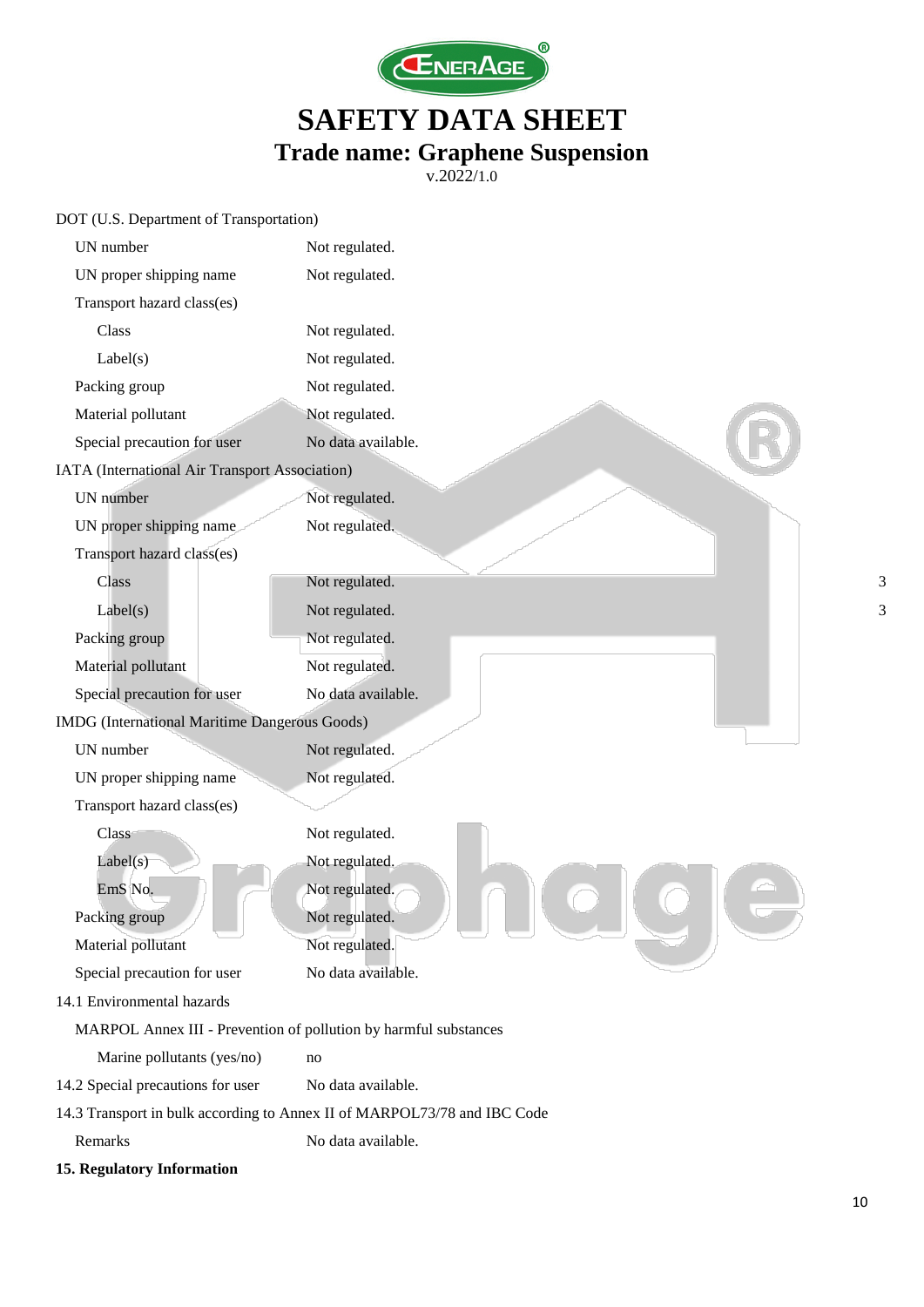

| U.S. Federal Regulations                                                         |                                                                                                                      |
|----------------------------------------------------------------------------------|----------------------------------------------------------------------------------------------------------------------|
| TSCA Section 12(b) Export Notification (40 CFR 707, Subpt. D)                    |                                                                                                                      |
| None present or none present in regulated quantities.                            |                                                                                                                      |
| US. OSHA Specifically Regulated Substances (29 CFR 1910.1001-1050)               |                                                                                                                      |
| None present or none present in regulated quantities.                            |                                                                                                                      |
| CERCLA Hazardous Substance List (40 CFR 302.4)                                   |                                                                                                                      |
| Components                                                                       | Reportable quantities                                                                                                |
| Ethylene glycol                                                                  | 5,000 lbs                                                                                                            |
| Superfund Amendments and Reauthorization Act of 1986 (SARA)                      |                                                                                                                      |
| Hazard categories                                                                |                                                                                                                      |
| Acute toxicity (any route of exposure)                                           |                                                                                                                      |
| Serious eye damage or eye irritation                                             |                                                                                                                      |
| Reproductive toxicity                                                            |                                                                                                                      |
| Specific target organ toxicity (single or repeated exposure)                     |                                                                                                                      |
| SARA 302 Extremely Hazardous Substance                                           |                                                                                                                      |
| None present or none present in regulated quantities.                            |                                                                                                                      |
| SARA 304 Emergency Release Notification                                          |                                                                                                                      |
| Components                                                                       | Reportable quantities                                                                                                |
| Ethylene glycol                                                                  | 5,000 lbs                                                                                                            |
| SARA 311/312 Hazardous Chemical                                                  |                                                                                                                      |
| Components                                                                       | Reportable quantities                                                                                                |
| Ethylene glycol                                                                  | 10,000 lbs                                                                                                           |
| SARA 313 (TRI Reporting)                                                         |                                                                                                                      |
| Components                                                                       | Reporting threshold for other user<br>Reporting threshold for manufacturing                                          |
|                                                                                  | and processing                                                                                                       |
| Ethylene glycol                                                                  | 10,000 lbs<br>25,000 lbs                                                                                             |
| Clean Air Act (CAA) Section 112(r) Accidental Release Prevention (40 CFR 68.130) |                                                                                                                      |
| None present or none present in regulated quantities.                            |                                                                                                                      |
| Clean Water Act Section 311 Hazardous Substances (40 CFR 117.3)                  |                                                                                                                      |
| None present or none present in regulated quantities.                            |                                                                                                                      |
| U.S state regulations                                                            |                                                                                                                      |
| US. California Proposition 65                                                    |                                                                                                                      |
|                                                                                  | This product contains a chemical known to the State of California to cause birth defects or other reproductive harm. |
| Ethylene glycol                                                                  | Development toxin                                                                                                    |
| <b>International Regulations</b>                                                 |                                                                                                                      |